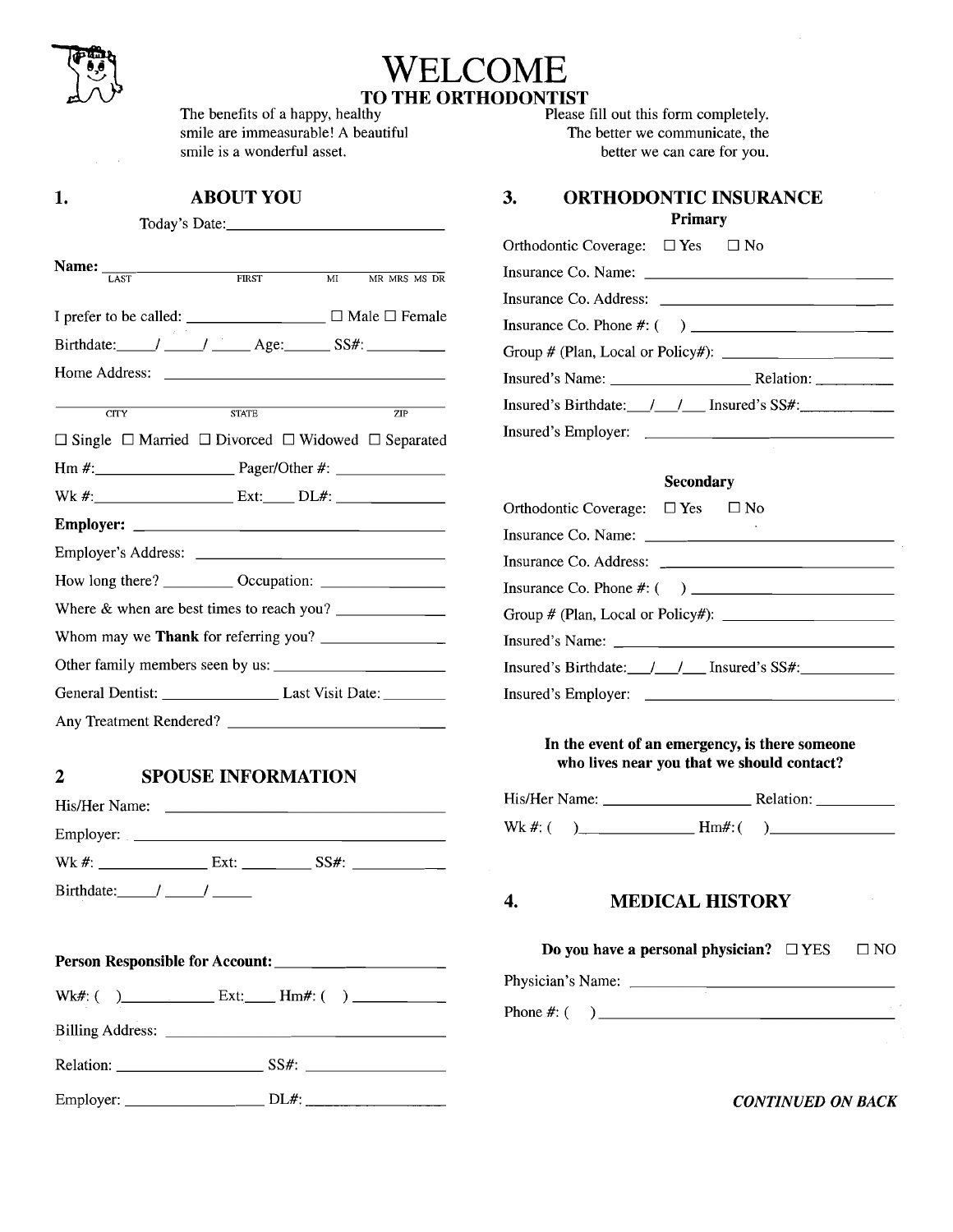#### **4. MEDICAL HISTORY continued 5. DENTAL HISTORY**

**Your current physical health is:**  $\Box$  Good  $\Box$  Fair  $\Box$  Poor

What are the main concerns that you would like orthodontics to accomplish?

| Are you currently under the care of a physician? $\Box$ Yes $\Box$ No                                                                                                                                                                                                                                                                                                                                                               |
|-------------------------------------------------------------------------------------------------------------------------------------------------------------------------------------------------------------------------------------------------------------------------------------------------------------------------------------------------------------------------------------------------------------------------------------|
|                                                                                                                                                                                                                                                                                                                                                                                                                                     |
| Are you taking any prescription/over the counter drugs? $\Box$ Yes $\Box$ No                                                                                                                                                                                                                                                                                                                                                        |
| Please list each one: $\frac{1}{\sqrt{1-\frac{1}{2}} \cdot \frac{1}{\sqrt{1-\frac{1}{2}} \cdot \frac{1}{\sqrt{1-\frac{1}{2}} \cdot \frac{1}{\sqrt{1-\frac{1}{2}} \cdot \frac{1}{\sqrt{1-\frac{1}{2}} \cdot \frac{1}{\sqrt{1-\frac{1}{2}} \cdot \frac{1}{\sqrt{1-\frac{1}{2}} \cdot \frac{1}{\sqrt{1-\frac{1}{2}} \cdot \frac{1}{\sqrt{1-\frac{1}{2}} \cdot \frac{1}{\sqrt{1-\frac{1}{2}} \cdot \frac{1}{\sqrt{1-\frac{1}{2}} \cdot$ |
| For Women: Are you taking birth control pills? $\Box$ Yes $\Box$ No                                                                                                                                                                                                                                                                                                                                                                 |
| Are you pregnant? $\square$ Yes $\square$ No<br>Week#: $\_\_$                                                                                                                                                                                                                                                                                                                                                                       |

Are you nursing?  $\Box$  Yes  $\Box$  No

#### **Have you ever had any of the following diseases or medical problems?**

|  | Y N Anemia/Radiation Treatment       |
|--|--------------------------------------|
|  | Y N Artificial Bones/Joints          |
|  | Y N Artificial Valves                |
|  | Y N Asthma Arthritis                 |
|  | Y N Blood Transfusion                |
|  | Y N Cancer/Chemotherapy              |
|  | Y N Congenital Heart Defect          |
|  | Y N Diabetes/Tuberculosis (TB)       |
|  | Y N Difficulty Breathing             |
|  | Y N Drug/Alcohol Abuse               |
|  | Y N Emphysema/Glaucoma               |
|  | Y N Epilepsy/Seizure/Fainting Spells |
|  | Y N Fever Blisters/Herpes            |
|  | Y N Heart Attack/Stroke              |

Y N Heart Murmur

- Y N Heart Surgery/Pacemaker Y N Hemophilia/Abnormal Bleeding Y N Hepatitis
- Y N High/Low Blood Pressure
- Y N HIV+/AIDS
- Y N Hospitalized for Any Reason
- Y N Kidney Problems
- Y N Mitral Valve Prolapse
- Y N Psychiatric Problems
- Y N Rheumatic/Scarlet Fever
- Y N Severe/Frequent Headaches
- Y N Shingles
- Y N Sinus Problems
- Y N Ulcers/Colitis
- Y N Veneral Disease

#### **Please list any serious medical condition(s) that you have ever had:**

#### **Are you allergic to any of the following?**

- 
- 
- 
- Y N Codeine Y N Latex Y N Other
- Y N Aspirin Y N Dental Anesthetics Y N Penicillin<br>Y N Any Metal/Plastic Y N Erythromycin Y N Tetracycli
- Y N Any Metal/Plastic Y N Erythromycin Y N Tetracycline
	-

Have you ever been evaluated for orthodontic treatment?  $\Box$  Yes  $\Box$  No Have you ever had a serious/difficult problem associated with any previous dental work?  $\Box$  Yes  $\Box$  No **Do you now or have you ever experienced pain** / **discomfort in you jaw joint (TMJ / TMD)?**  $\Box$ Yes  $\Box$ No Your current dental health is:  $\Box$  Good  $\Box$  Fair  $\Box$  Poor Do you like your smile?  $\Box$  Yes  $\Box$  No Do your gums bleed?  $\Box$  Yes  $\Box$  No Have you ever had an injury to your: Mouth Teeth Chin Do you have any speech problems? Do you generally breathe through your mouth? Y N Awake?

Y N Asleep? Do you have any missing or extra permanent teeth?  $\Box$ Yes  $\Box$ No

**I understand that the information that I have given today is correct to the best of my knowledge. I also understand that this information will be held in the strictest confidence and it is my responsibility to inform this office of any changes in my medical status. I authorize the dental staff to perform any necessary dental services that I may need during diagnosis and treatment** 

**with my informed consent.** 

**Signature** Date

## **Thank you for filling out this form completely.**

| This office reserves the right to verify the credit status of potential patients and/or parents of patients prior to extending |           |      |
|--------------------------------------------------------------------------------------------------------------------------------|-----------|------|
| credit for treatment fees and may, at the discretion                                                                           |           |      |
| of this office, use the services of one or more credit                                                                         |           |      |
| reporting services.                                                                                                            | Signature | Date |

Our office is committed to meeting or exceeding the standards of infection control mandated by OSHA, the CDC and the ADA.

#### OFFICIAL USE ONLY OFFICIAL USE ONLY OFFICIAL USE ONLY OFFICIAL USE ONLY **OFFICIAL USE ONLY**

I verbally reviewed the medical / dental information above with the patient named herein.

Doctor's Comments: Date: Date: Date: Date: Date: Date: Date: Date: Date: Date: Date: Date: Date: Date: Date: Date: Date: Date: Date: Date: Date: Date: Date: Date: Date: Date: Date: Date: Date: Date: Date: Date: Date: Date: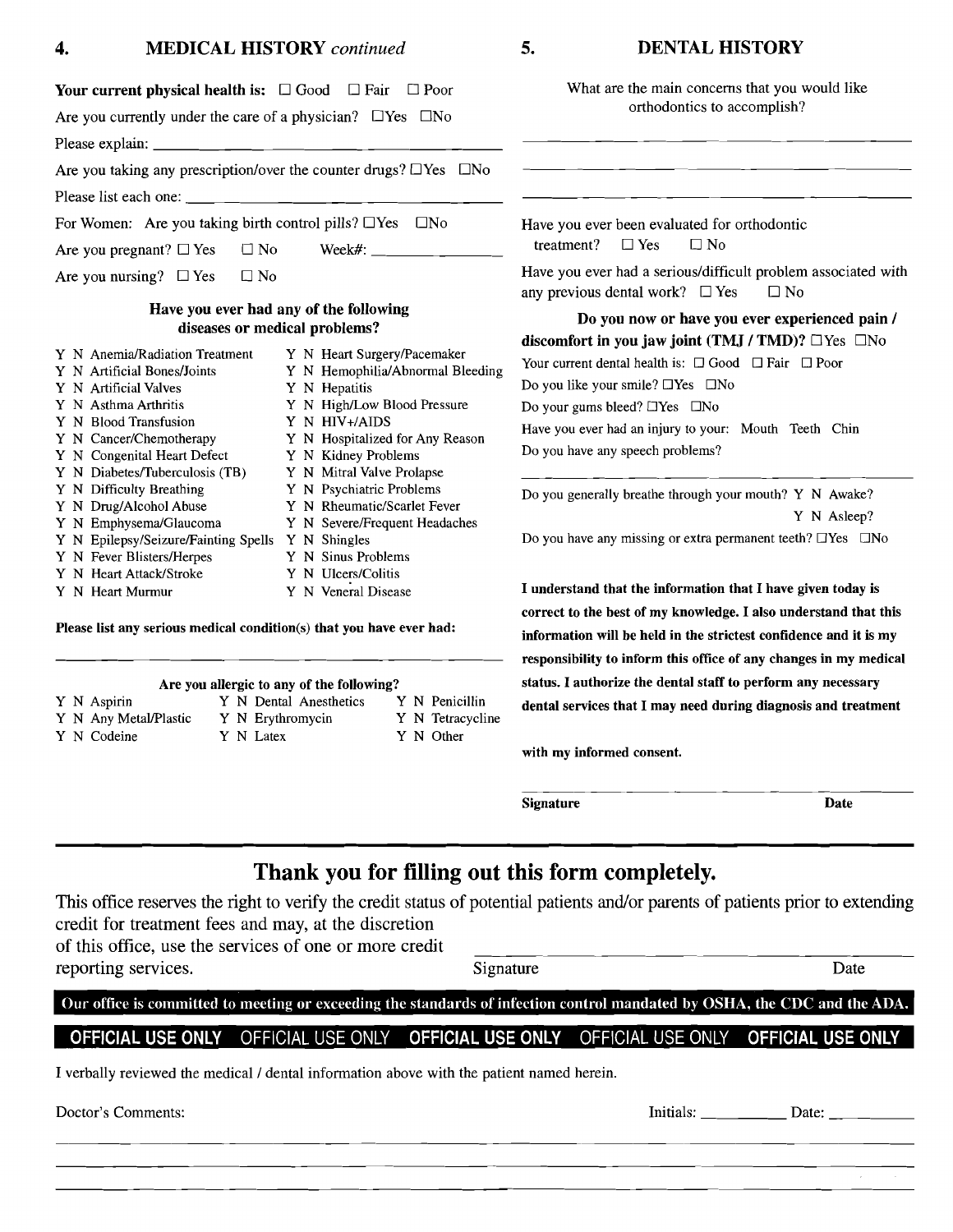### **Acknowledgement of Receipt of Notice of Privacy Practices; Consents to Communications**

### *TO BE COMPLETED BY THE PATIENT OR THE PATIENT'S PERSONAL REPRESENTATIVE (E.G., PATIENT'S PARENT OR LEGAL GUARDIAN)*

| Last Name                                                                                                                                                                                                                                                                                                                                                                                                                                                                                                                                                                                                                                                                                                                                                                                                                                                                                                                                                                                                    | <b>First Name</b>                                   | Middle Name |              |        |
|--------------------------------------------------------------------------------------------------------------------------------------------------------------------------------------------------------------------------------------------------------------------------------------------------------------------------------------------------------------------------------------------------------------------------------------------------------------------------------------------------------------------------------------------------------------------------------------------------------------------------------------------------------------------------------------------------------------------------------------------------------------------------------------------------------------------------------------------------------------------------------------------------------------------------------------------------------------------------------------------------------------|-----------------------------------------------------|-------------|--------------|--------|
| Date of Birth                                                                                                                                                                                                                                                                                                                                                                                                                                                                                                                                                                                                                                                                                                                                                                                                                                                                                                                                                                                                | Home Phone                                          |             | Mobile Phone |        |
| <b>Email Address</b><br>Patient Name (if completed by Personal Representative)                                                                                                                                                                                                                                                                                                                                                                                                                                                                                                                                                                                                                                                                                                                                                                                                                                                                                                                               |                                                     |             |              |        |
|                                                                                                                                                                                                                                                                                                                                                                                                                                                                                                                                                                                                                                                                                                                                                                                                                                                                                                                                                                                                              |                                                     |             | Yes          | No     |
| I acknowledge receipt of this dental office's ("Practice") Notice of Privacy Practices.                                                                                                                                                                                                                                                                                                                                                                                                                                                                                                                                                                                                                                                                                                                                                                                                                                                                                                                      |                                                     |             | □            | □      |
| I consent to receive recall appointment reminder information at the mailing address on file with the<br>Practice.                                                                                                                                                                                                                                                                                                                                                                                                                                                                                                                                                                                                                                                                                                                                                                                                                                                                                            |                                                     |             | □            | □      |
| I consent and agree to receive calls and text messages from or on behalf of the Practice and its affiliates<br>at the home and/or mobile phone numbers provided above. These calls and text messages may<br>include (but are not limited to) those concerning my health care, my account and insurance, and the<br>Practice's services and may include marketing content. These calls and texts may be placed using<br>automatic dialing or pre-recorded/artificial voice technology, and standard message or data rates may<br>apply. I understand that my consent is voluntary and is not a required condition for receiving care from<br>the Practice. I understand that I can unsubscribe at any time by calling the Practice or replying "STOP"<br>to a text message from the Practice or its applicable affiliate.                                                                                                                                                                                     |                                                     |             | □            | $\Box$ |
| I consent to receive voice messages from the Practice and its affiliates containing health information at<br>the home and/or mobile phone numbers provided above.                                                                                                                                                                                                                                                                                                                                                                                                                                                                                                                                                                                                                                                                                                                                                                                                                                            |                                                     |             | $\Box$       | □      |
| I consent to receive email communications from or on behalf of the Practice and its affiliates at the<br>email address provided above. I understand that these communications may include (but are not<br>limited to) operational notices about my account and insurance and are part of my relationship with<br>the Practice. I also understand that these communications may include promotional communications,<br>including, but not limited to, newsletters, information about new services or suggested screenings,<br>special offers, surveys and other news and information that the Practice thinks will be of interest to<br>me. I understand that I may opt out of receiving promotional emails at any time by following the<br>unsubscribe instructions provided therein. I understand that if I opt out of receiving promotional<br>communications from the Practice, I may still receive transactional communications, including emails<br>about my account or relationship with the Practice. |                                                     |             | □            | □      |
| I permit the Practice to share appointment, billing, and general dental/health information with the following individual(s) who are<br>involved in my (or, if I am the patient's personal representative, the patient's) care (e.g., a family member, friend, caregiver):                                                                                                                                                                                                                                                                                                                                                                                                                                                                                                                                                                                                                                                                                                                                    |                                                     |             |              |        |
| I understand that I may revoke any of the above consents at any time by so advising the Practice in writing. My revocation of any<br>consent will not affect my (or, if I am the patient's personal representative, the patient's) ability to receive services from Practice.                                                                                                                                                                                                                                                                                                                                                                                                                                                                                                                                                                                                                                                                                                                                |                                                     |             |              |        |
| <b>Signature of Patient / Personal Representative</b>                                                                                                                                                                                                                                                                                                                                                                                                                                                                                                                                                                                                                                                                                                                                                                                                                                                                                                                                                        | If Personal Representative, relationship to Patient |             |              |        |
| <b>FOR OFFICE USE ONLY</b><br>We attempted to obtain written acknowledgement of receipt of our Notice of Privacy Practices, but acknowledgment could not be<br>obtained because:<br>□<br>Patient / Personal Representative refused to sign form $\Box$                                                                                                                                                                                                                                                                                                                                                                                                                                                                                                                                                                                                                                                                                                                                                       | Other: $\_\_$                                       |             |              |        |

Signature of Office Manager **Date** Date Date